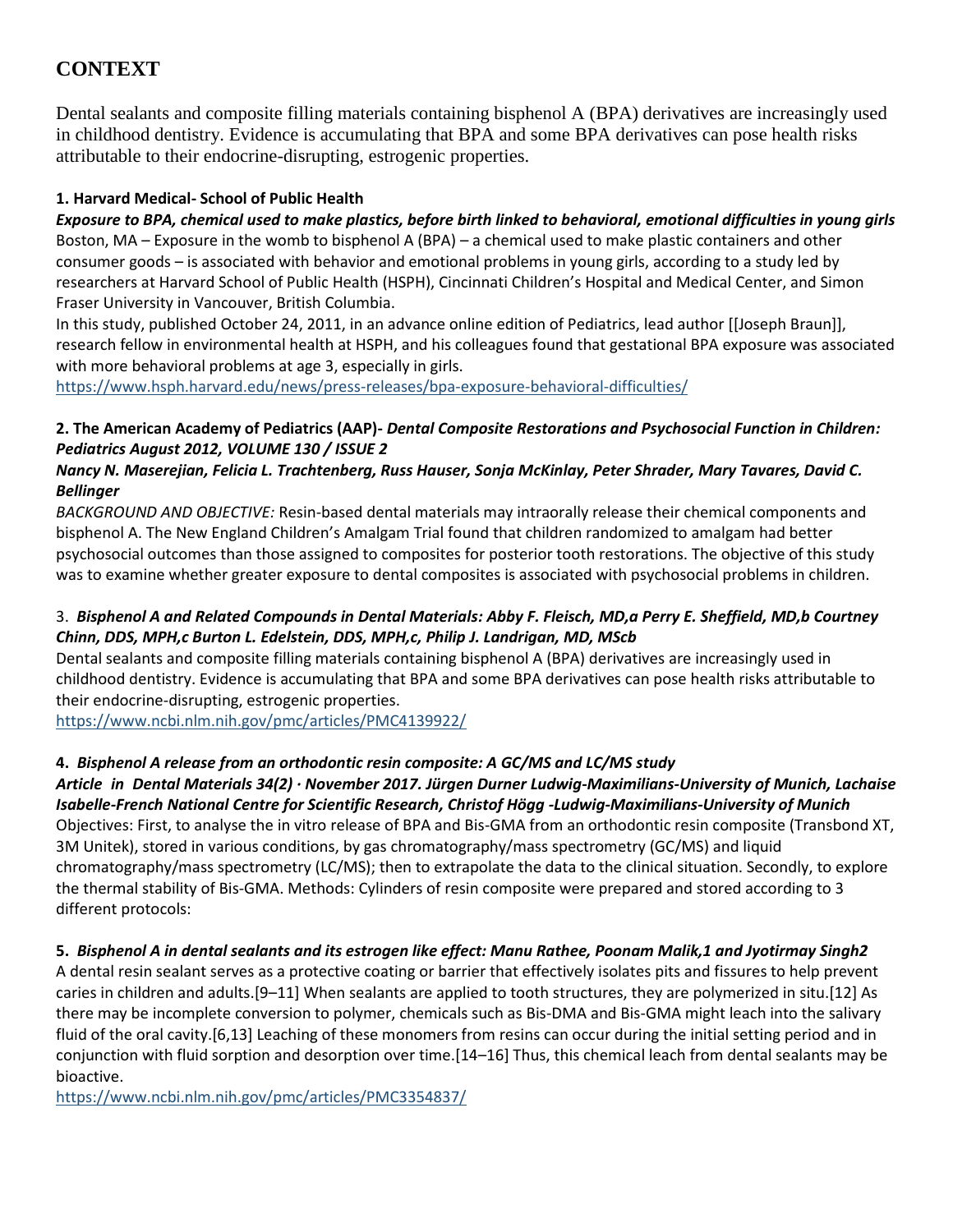#### **6.** *Bisphenol A - A Possible Health Issue Arising from Dental Restoratives. A Review*

#### *Article (PDF Available) · May 2018. Dmitrii Todirica1, Ario Santini2, Augustin Curticapean3, Cristina Molnar Varlam1, Székely Melinda1 and Mohammed S. Aldossary4*

Dental resin-based materials are increasingly used in the contemporary dentistry. The elution of Bisphenol A from such materials is still gaining attention because of the potential biological effects on human. This review will discuss the possible health issue and the adverse effects on living organisms. Comprehensively, this review will discuss Bisphenol A elusion and release from different dental resin-based materials including composites, fissure sealants and orthodontic adhesives. Furthermore, the factors affecting the elution of Bisphenol A from dental materials will be explored, with an overview of its release into saliva and urine, and the methods of detection.

[https://www.researchgate.net/profile/Mohammed\\_Aldossary2/publication/325391473\\_Bisphenol\\_A\\_-](https://www.researchgate.net/profile/Mohammed_Aldossary2/publication/325391473_Bisphenol_A_-_A_Possible_Health_Issue_Arising_from_Dental_Restoratives_A_Review/links/5b0aa1d10f7e9b1ed7f8606f/Bisphenol-A-A-Possible-Health-Issue-Arising-from-Dental-Restoratives-A-Review.pdf)

A\_Possible\_Health\_Issue\_Arising\_from\_Dental\_Restoratives\_A\_Review/links/5b0aa1d10f7e9b1ed7f8606f/Bisphenol-[A-A-Possible-Health-Issue-Arising-from-Dental-Restoratives-A-Review.pdf](https://www.researchgate.net/profile/Mohammed_Aldossary2/publication/325391473_Bisphenol_A_-_A_Possible_Health_Issue_Arising_from_Dental_Restoratives_A_Review/links/5b0aa1d10f7e9b1ed7f8606f/Bisphenol-A-A-Possible-Health-Issue-Arising-from-Dental-Restoratives-A-Review.pdf)

**7.** *Would You Like Some BPA With That Dental Sealant, Dear? By Bonnie Rochman @brochman Sept. 13, 2010* <http://healthland.time.com/2010/09/13/would-you-like-some-bpa-with-that-dental-sealant-dear/>

#### **8.** *Too often when a sealant fails, the decay has already reached the pulp resulting in extensive, costly restorative work. By Staci Violante, RDH, BSDH, MSDH Hygiene Department News-The failures of dental sealants: Weigh the pros and cons with dental patients. June 5, 2018 dental sealants.*

'Too often when a sealant fails, the decay has already reached the pulp resulting in extensive, costly restorative work. In hindsight, a patient who had a healthy, virgin tooth, now has a diseased one.'

[https://www.dentistryiq.com/articles/2018/06/the-failures-of-dental-sealants-weigh-the-pros-and-cons-with-dental](https://www.dentistryiq.com/articles/2018/06/the-failures-of-dental-sealants-weigh-the-pros-and-cons-with-dental-patients.html)[patients.html](https://www.dentistryiq.com/articles/2018/06/the-failures-of-dental-sealants-weigh-the-pros-and-cons-with-dental-patients.html)

#### **9. Dental Composite Restorations and Psychosocial Function in Children-** *Nancy N. Maserejian, ScD, corresponding author a Felicia L. Trachtenberg, PhD,a Russ Hauser, MD, ScD, MPH,b,c,d Sonja McKinlay, PhD,a Peter Shrader, MA,a Mary Tavares, DMD, MPH,e and David C. Bellinger, PhD, MScb,f,g*

Resin-based dental materials may intraorally release their chemical components and bisphenol A. The New England Children's Amalgam Trial found that children randomized to amalgam had better psychosocial outcomes than those assigned to composites for posterior tooth restorations. The objective of this study was to examine whether greater exposure to dental composites is associated with psychosocial problems in children. <https://www.ncbi.nlm.nih.gov/pmc/articles/PMC3408688/>

#### CONCLUSIONS:

Greater exposure to bisGMA-based dental composite restorations was associated with impaired psychosocial function in children, whereas no adverse psychosocial outcomes were observed with greater urethane dimethacrylate–based compomer or amalgam treatment levels.

#### **10.** *Published 2018 May 27: Presence and leaching of bisphenol a (BPA) from dental materials*

BPA has been reported to leach from some resin based dental restorative materials and materials used for orthodontic treatment. To confirm and update previous findings, especially in light of the new temporary lower threshold value for tolerable daily BPA intake, we have investigated the leaching of BPA from 4 composite filling materials, 3 sealants and 2 orthodontic bonding materials.

A study from 2012 found that children who had received composite fillings had more behavioral problems than the control group [17]. The authors suggested this to be due to a possible BPA content in the materials <https://www.ncbi.nlm.nih.gov/pmc/articles/PMC5974758/>